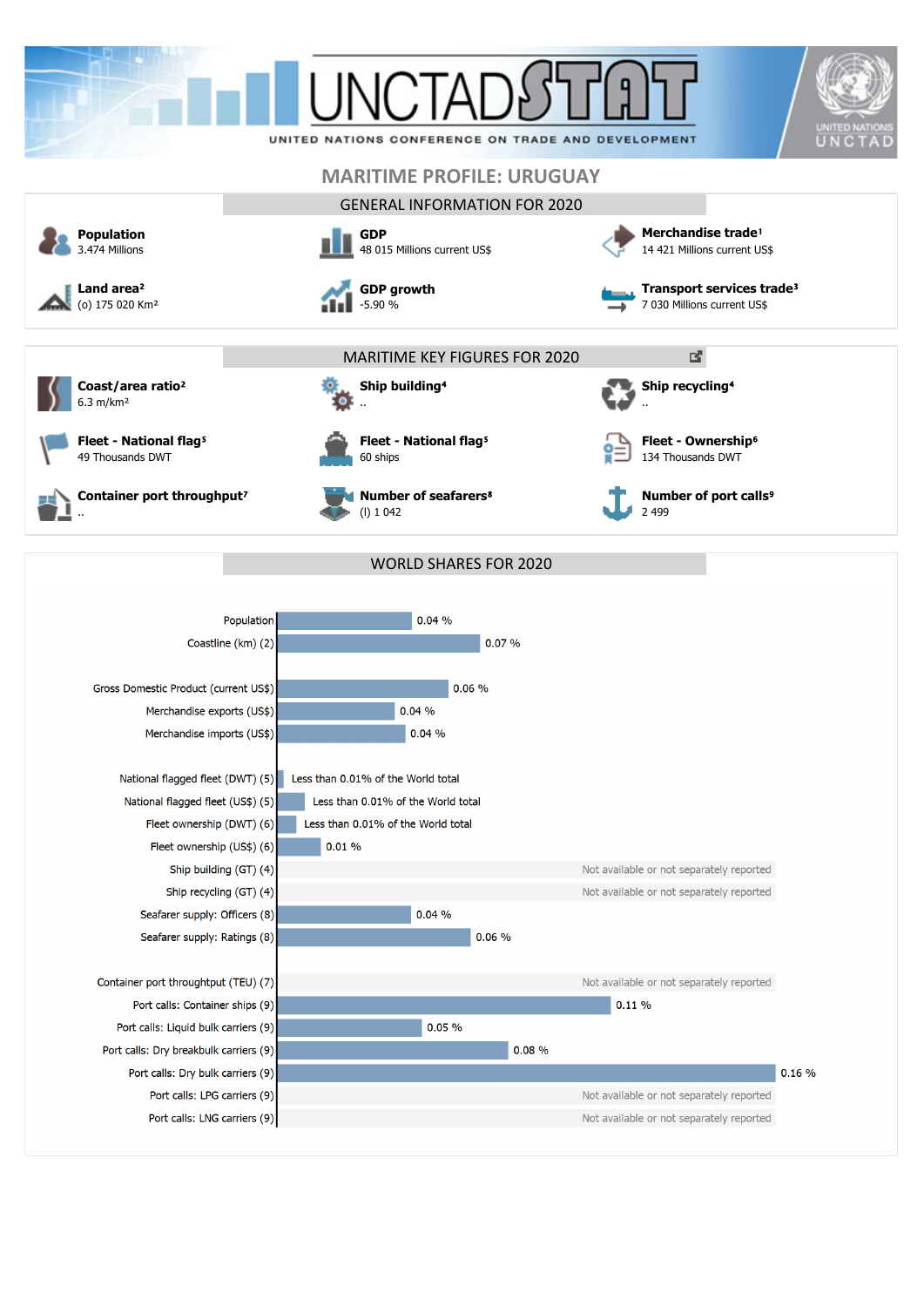

## **Total trade in transport services<sup>10</sup> (millions of US\$)** 2005 2010 2015 2020 Services exports by main category<sup>10</sup> **(as % of total services)** 2005 2010 2015 2020 Transport 35.7 18.6 11.5 11.1 Travel 45.3 56.1 43.3 29.9 Other services 25.3 44.6 58.1

Transport services exports and the services exports of the services of the services exports and the services of the services of the services of the services of the services of the services of the services of the services o Transport services imports 423 673 1 240 935

# Transport services exports growth rate in 2020 **-24.6 %**

Carrying capacity by type of ship<sup>5</sup> **(Thousands DWT)** 2005 2010 2015 2020 Total fleet 50.0 69.9 118.0 48.7 Oil tankers 6.7 (11.0 15.6 13.4 6.7 minutes) and the contract of the contract of the contract of the contract o Bulk carriers .. 3.2 44.0 0.0 General cargo 6.1 16.0 17.7 16.0 17.7 16.0 17.7 16.0 17.7 16.0 17.7 16.0 17.7 16.0 17.7 16.0 17.7 17.7 16.0 17 Container ships .. .. 3.1 3.1 Other types of ships 31.1 **32.0** 42.3 41.4 31.1 NATIONAL FLEET Transport services trade balance  $\overline{a}$  45  $\overline{a}$  -173  $\overline{a}$  -640  $\overline{a}$  -539



## Fleet by type of ship<sup>5</sup>

**(Number of ships)**

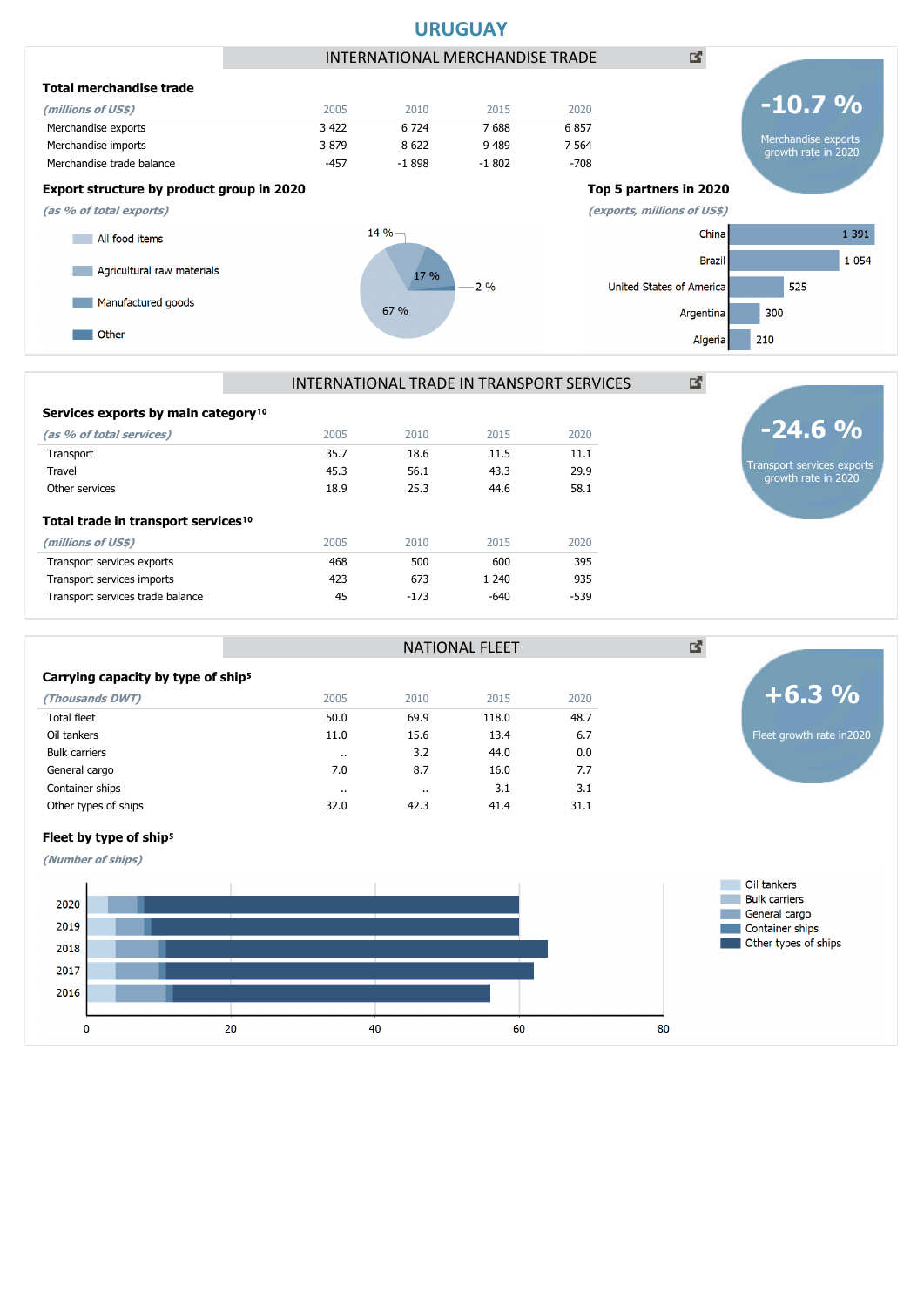## **URUGUAY**

LINER SHIPPING CONNECTIVITY

凶

### **Bilateral connectivity index - Top 10 partners in 2020**<sup>11</sup>

**Can only take values between 0 (minimum) and 1 (maximum)**





図

## PORT CALLS AND PERFORMANCE

### Port calls, time spent in ports, vessel age and size in 2020<sup>9</sup>

|                                  | Number of<br>arrivals | Median time<br>in port (days) | Avg age<br>of vessels | Avg size (GT)<br>of vessels | Avg cargo<br>carrying<br>capacity (DWT)<br>per vessel | Avg container<br>carrying<br>capacity (TEU)<br>per container<br>ship | Maximum size<br>(GT) of vessels |
|----------------------------------|-----------------------|-------------------------------|-----------------------|-----------------------------|-------------------------------------------------------|----------------------------------------------------------------------|---------------------------------|
| All ships                        | 2 4 9 9               | 1.54                          | 14                    | 29 599                      | 29 254                                                | 7 1 0 6                                                              | 137 936                         |
| Liquid bulk carriers             | 234                   | 1.38                          | 15                    | 8 2 3 5                     | 13 250                                                | $\ddot{\phantom{a}}$                                                 | 30 521                          |
| Liquefied petroleum gas carriers |                       | $\ddot{\phantom{a}}$          |                       | $\cdots$                    |                                                       |                                                                      |                                 |
| Liquefied natural gas carriers   |                       | $\cdot$                       | $\cdot$               | $\cdots$                    | $\cdots$                                              |                                                                      | $\cdot$ .                       |
| Dry bulk carriers                | 438                   | 2.68                          | 8                     | 27 838                      | 47 197                                                |                                                                      | 50 617                          |
| Dry breakbulk carriers           | 316                   | 2.11                          | 19                    | 15 490                      | 22 207                                                | $\ddot{\phantom{a}}$                                                 | 43 855                          |
| Roll-on/roll-off ships           | 112                   | $\cdot$                       | 25                    | 29 507                      | 12 400                                                |                                                                      | 64 546                          |
| Container ships                  | 506                   | 0.91                          | 12                    | 76 639                      |                                                       | 7 1 0 6                                                              | 119 441                         |
| Passenger ships                  | 893                   | $\cdot$                       | 16                    | 14 411                      | $\cdots$                                              |                                                                      | 137 936                         |

#### Port liner shipping connectivity index - Top 5 ports in 2020<sup>11</sup>